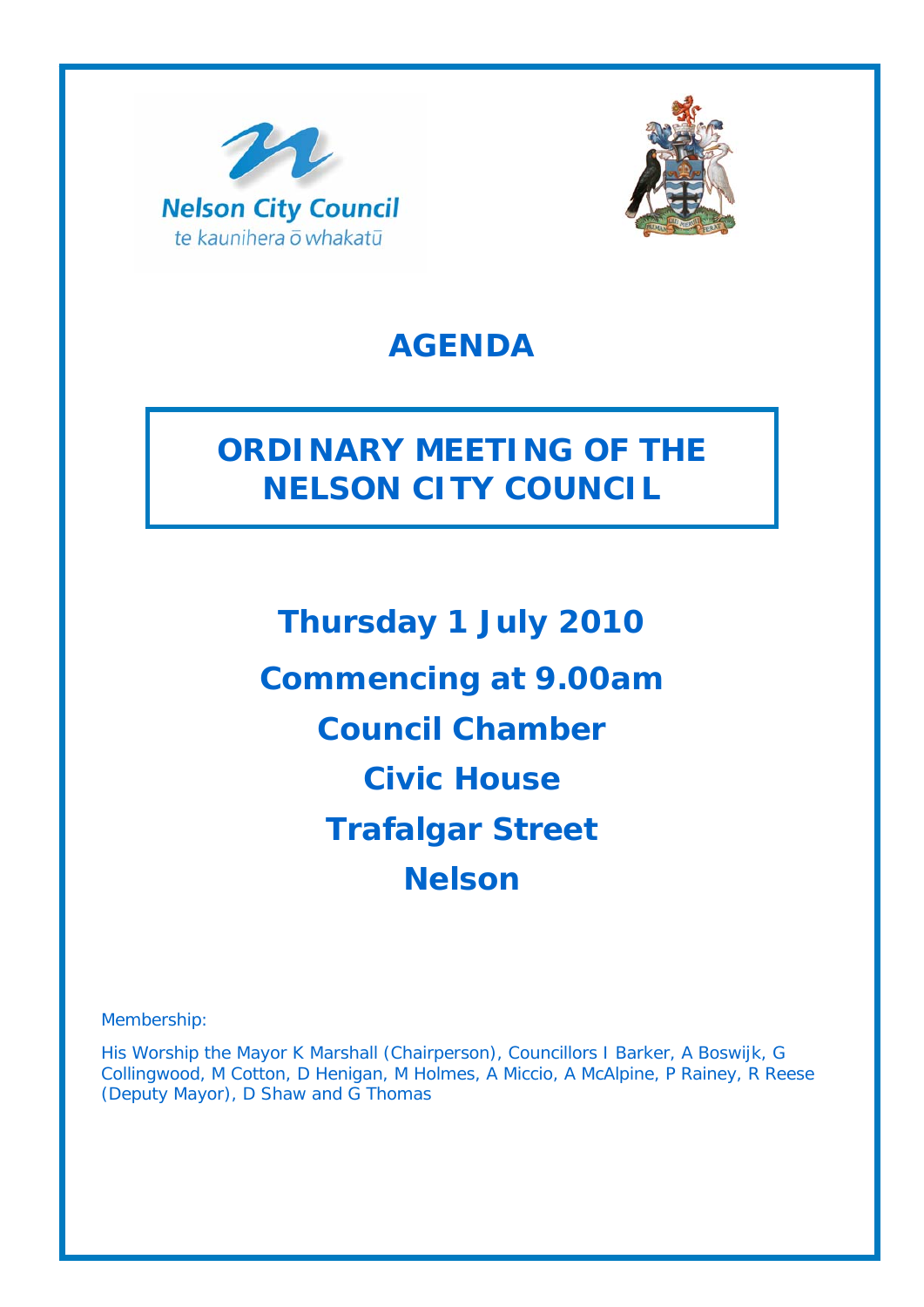# **B U S I N E S S**

| As set out below |                                                                                                                                                                                                                                                   |
|------------------|---------------------------------------------------------------------------------------------------------------------------------------------------------------------------------------------------------------------------------------------------|
| 940619           | <b>Nelson City Council</b><br>1 July 2010                                                                                                                                                                                                         |
|                  | Refer to                                                                                                                                                                                                                                          |
|                  | Page No.                                                                                                                                                                                                                                          |
|                  | <b>APOLOGIES</b>                                                                                                                                                                                                                                  |
|                  | <b>OPENING PRAYER</b>                                                                                                                                                                                                                             |
| 1.0              | <b>CONFIRMATION OF MINUTES - 17 June 2010</b><br>$1 - 14$                                                                                                                                                                                         |
|                  | Document number 939613                                                                                                                                                                                                                            |
|                  | Recommendation                                                                                                                                                                                                                                    |
|                  | <b>THAT</b> the minutes of the ordinary meeting of the<br>Nelson City Council, held on Thursday 17 June<br>2010, be confirmed as a true and correct record.                                                                                       |
| 2.0              | <b>MINUTES TO HEAR AND CONSIDER SUBMISSIONS TO</b><br><b>DRAFT ANNUAL PLAN 2010/11</b><br>$15 - 51$                                                                                                                                               |
|                  | Document number 935653                                                                                                                                                                                                                            |
|                  | Recommendation                                                                                                                                                                                                                                    |
|                  | <b>THAT</b> the minutes of a meeting of the Nelson City<br>Council, held to hear and consider submissions to<br>the draft Annual Plan 2010/11 on 21 May, 24 May,<br>31 May, 2 June and 3 June 2010, be confirmed as a<br>true and correct record. |
| 3.0              | <b>CHIEF EXECUTIVES REPORT</b><br>52-106                                                                                                                                                                                                          |
|                  | Document number 933672                                                                                                                                                                                                                            |
| 4.0              | <b>REPORTS POLICY</b>                                                                                                                                                                                                                             |
| 4.1              | Submission on the review of National Environmental<br>107-114<br><b>Standard for air quality</b>                                                                                                                                                  |
|                  | Document number 940695                                                                                                                                                                                                                            |
| 5.0              | <b>REPORTS PRIORITY</b>                                                                                                                                                                                                                           |
| 5.1              | Nelson Performing Arts and Conference Centre Way<br><b>Forward and Feedback Document</b><br>115-127                                                                                                                                               |
|                  | Document number 938670                                                                                                                                                                                                                            |
|                  |                                                                                                                                                                                                                                                   |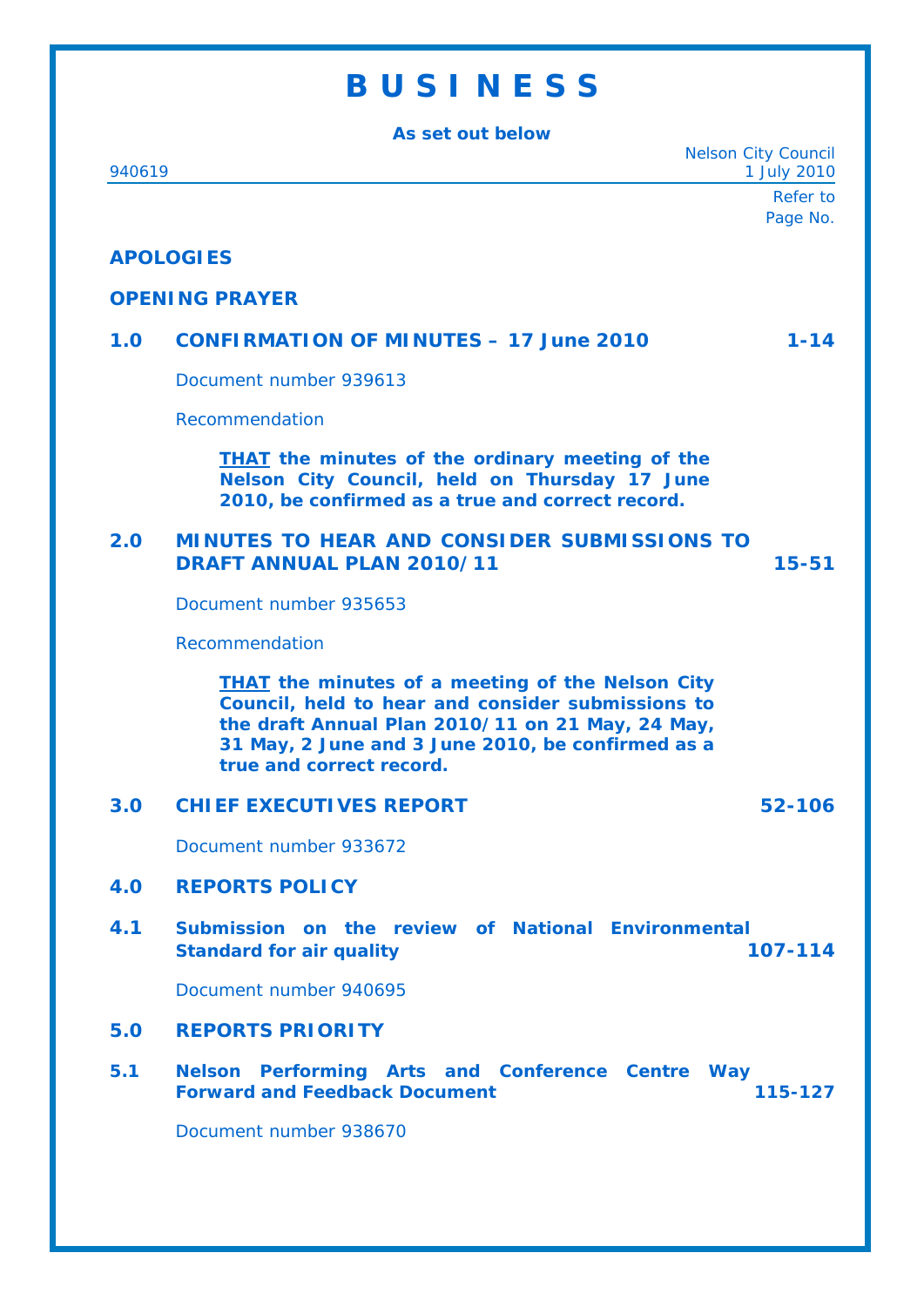#### **6.0 REPORTS FROM COMMITTEES**

#### **6.1 Audit Risk and Finance Committee – 16 June 2010 128-130**

Document number 941603

Recommendation

*THAT the minutes of the meeting of the Audit Risk and Finance Committee, held on 16 June 2010 be received.*

### **7.0 PUBLIC EXCLUDED BUSINESS**

#### **7.1 Exclusion of the Public**

Recommendation

*THAT the public be excluded from the following parts of the proceedings of this meeting in accordance with section 48(1)(a) of the Local Government Official Information and Meetings Act 1987 on the grounds that the public conduct of this part of the proceedings of the meeting would be likely to result in the disclosure of information for which good reason for withholding exists.* 

#### *i) Nelson City Council Public Excluded Minutes – 17 June 2010*

*Reasons:* 

*To enable the Council to carry out negotiations or commercial activities without prejudice or disadvantage; or* 

*To protect information where the making available of the information would unreasonably prejudice the commercial position of the person who is the subject of the information; or* 

*To protect the privacy of natural persons.* 

#### *ii) Chief Executives Report*

*Reasons:* 

*To enable the Council to carry out negotiations or commercial activities without prejudice or disadvantage; or* 

*To protect information where the making available of the information would unreasonably prejudice the commercial position of the person who is the subject of the information*

*iii) Appointment of Directors, NELMAC* 

*Reasons:* 

*To protect the privacy of natural persons.*